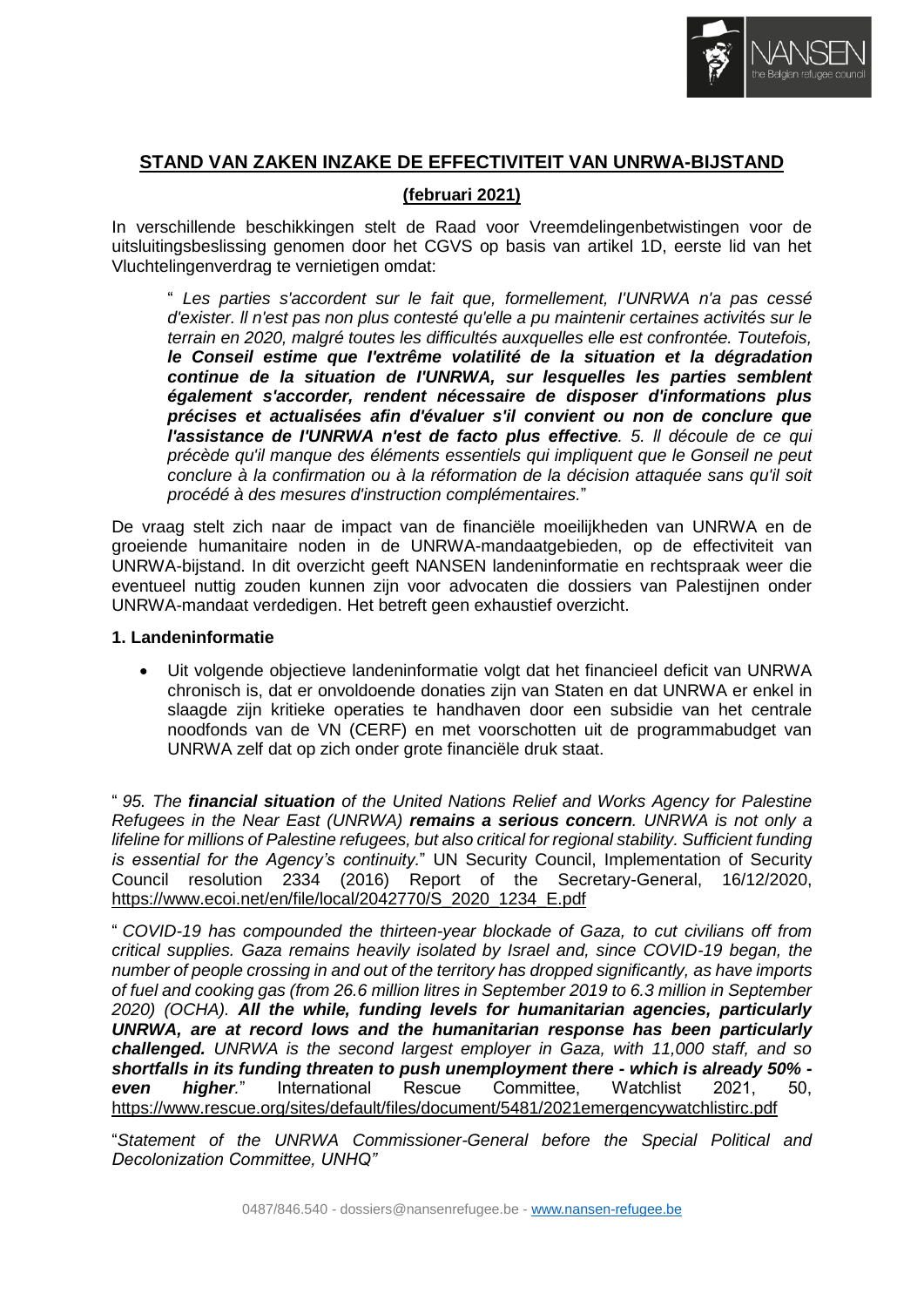

*"But rising poverty is leading a growing number of refugees to rely solely on UNRWA services. They ask us to do more at a time when we do not know whether we will be able to sustain our core services from one month to another.*

*Maintaining quality services requires adequate resources. It gives me no pleasure to turn now to UNRWA's finances and inform you that they are still not in good shape.* 

*I will focus first on our core Programme Budget, which is the backbone of the Agency. UNRWA's funding gap today is \$130 million dollars.*

*In addition to our core Programme Budget we are also appealing for support for our COVID-19 response. This support is critical to adequately protect our health staff during the pandemic, so that they can maintain lifesaving primary health care, including vaccinations, and maternal and child health care. Additional funds are also urgently needed to sustain a blended approach to education and to address the severe socioeconomic impact of COVID-19. We recently launched an appeal for 95 million USD and I hereby call on UN Member States to make funding available as generously as they did to our earlier COVID-19 appeal.*

*UNRWA also needs 40 million USD to sustain its humanitarian operations, including food and cash assistance to over 1.4 million conflict affected refugees coming from Syria or living in the occupied Palestinian territory. Today, 15 million USD of this amount is urgently required to sustain the food pipeline in Gaza for over 1 million refugees.*

*My priority now is to raise the necessary funds to sustain all our essential services. Failing to raise the necessary funds will impact both the salaries of 28,000 staff and the delivery of critical services, including the schooling of more than half a million girls and boys. Such a situation will force me to revert back to you for advice on which parts of the UNRWA mandate to prioritize.* " UNRWA Newsroom, 12/10/2020, [https://www.unrwa.org/newsroom/official-](https://www.unrwa.org/newsroom/official-statements/Statement_of_the_UNRWA_Commissioner_General)

[statements/Statement\\_of\\_the\\_UNRWA\\_Commissioner\\_General](https://www.unrwa.org/newsroom/official-statements/Statement_of_the_UNRWA_Commissioner_General)

• De structurele financiële problemen van UNRWA hebben een impact op de diensten die het nog kan leveren en op hun kwaliteit. Dit geldt ook voor de essentiële dienstverlening door UNRWA zoals voedselhulp, onderwijs en medische zorgen. Dit volgt onder andere uit informatie van UNRWA zelf.

*"Lebanon's population of over 200,000 Palestinians and 20,000 refugees of other nationalities are facing similar economic hardships.13 On November 9, Philippe Lazzarini, the commissioner-general of the United Nations Relief and Works Agency for Palestine Refugees in the Near East (UNRWA), announced that the UN agency, upon which many Palestinians rely for everything from education to medical care, had run out of money.14 Claudio Cordone, UNRWA's Lebanon country director, told CSIS that they had to suspend salaries to their staff and may have to suspend some services.15 Those affected have already gathered to protest outside UNRWA offices. Meanwhile, Covid-19 cases in the Palestinian refugee community surged from 200 in July to more than 10,000 the first week of October 2020.16*" CSIS Briefs, The Importance of Marginalized Communities in Lebanon, december 2020, https://csis-website-prod.s3.amazonaws.com/s3fspublic/publication/201214\_Hall\_Marginalized\_Communities\_Lebanon.pdf

*" The UN Agency, which supports 5.7 million Palestine refugees in the Middle East, announced it needs US\$ 70 million this month to pay its staff, continue education and health services amidst pandemic*

*Today, Commissioner-General for the United Nations Relief and Works Agency for Palestine Refugees in the Near East (UNRWA) Philippe Lazzarini announced that the Agency has run out of money as of today to pay the salaries of 28,000 UNRWA staff in November. The Agency needs to raise US\$ 70 million by the end of the month if it is to pay full salaries for the months of November and December.*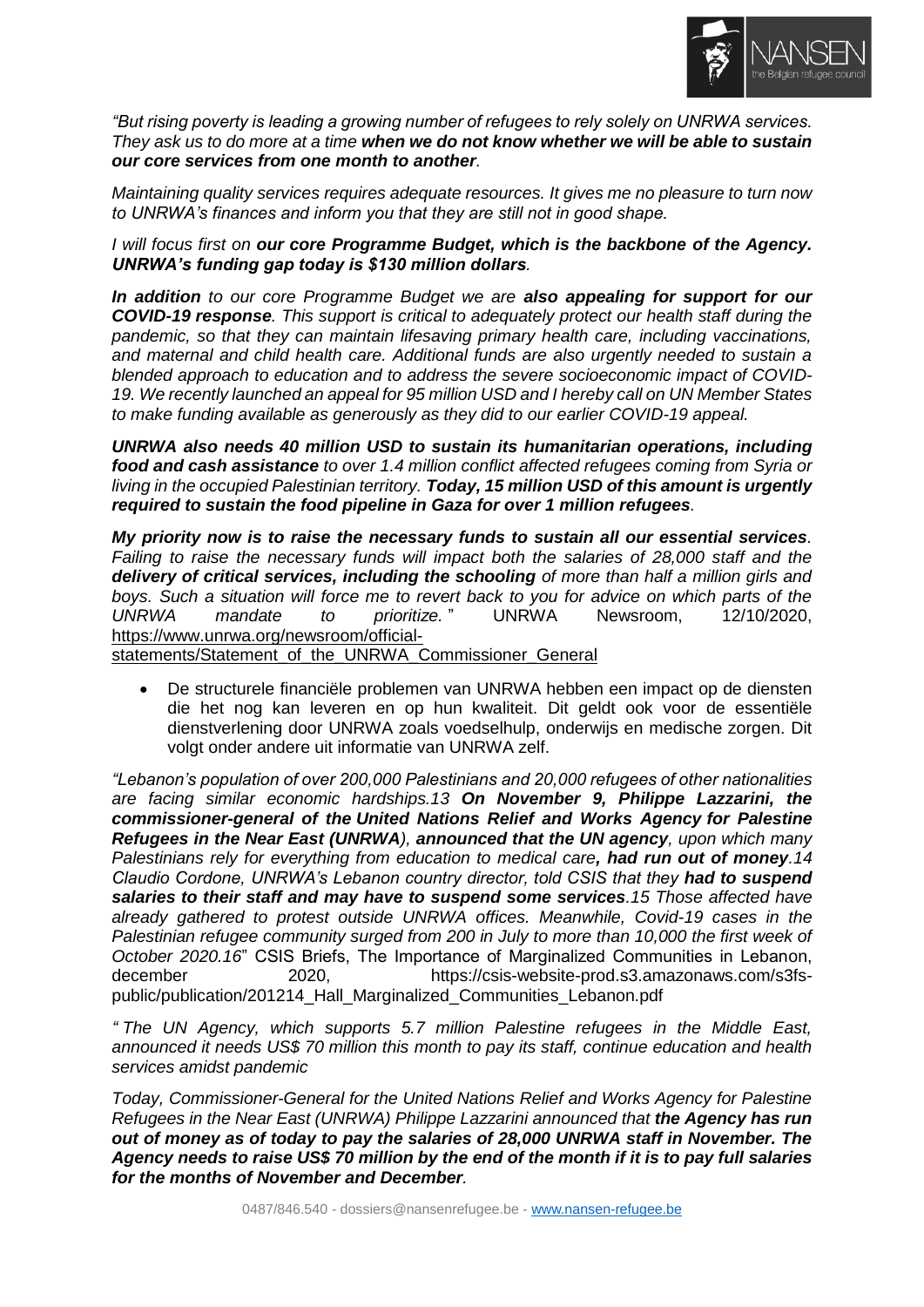

*"Despite all of our efforts to raise the resources needed to keep our humanitarian and development programmes running, it was with great regret that I informed our staff today that we don't have sufficient funding at this stage to honor their salaries this month," said Lazzarini. "If additional funding is not pledged in the next weeks, UNRWA will be forced to defer partial salaries to all staff. I am deeply saddened to know that the earned salaries of our fearless, resilient social, sanitation and health-care workers on the front lines and our teachers working to ensure students' education continue during this emergency health crisis are at risk.*""

*" Over the last five years, UNRWA cut US\$ 500 million out of its budget by enacting efficiency and cost-reduction measures. This has included cutting staff, stopping needed repairs and investments in our infrastructure, increasing classroom size to 50 students per teacher, and reducing life-saving humanitarian assistance at a time of rising needs.*

*"Today's call to the international community comes with the utmost urgency," continued the UNRWA Commissioner-General. "To ensure the Agency can continue its critical services and live-saving operations, it is imperative that UN Member States match their political commitment with sufficient and predictable financial contributions so that UNRWA has a reliable stream of funding to purchase medical supplies, continue fighting the COVID-19 pandemic in refugees camps, and deliver on social services and emergency response programmes. Without their income, UNRWA staff, the vast majority of whom are refugees themselves, will see their source of livelihoods disappear, and they are very likely to descend into deep poverty.*" UNRWA Newsroom, 9/11/2020 [https://www.unrwa.org/newsroom/press](https://www.unrwa.org/newsroom/press-releases/unrwa-issues-emergency-call-humanitarian-assistance-amid-end-year-shortfall)[releases/unrwa-issues-emergency-call-humanitarian-assistance-amid-end-year-shortfall](https://www.unrwa.org/newsroom/press-releases/unrwa-issues-emergency-call-humanitarian-assistance-amid-end-year-shortfall)

" *A serious financial crisis affecting UNRWA may result in further deterioration of the socioeconomic conditions. On 9 November, the agency announced that it had run out of money to pay the November salaries of its 28,000 staff across its five fields of operations in the Middle East. The Gaza Strip, with 13,000 employees, will be the most affected. The Agency needs to raise US\$70 million by the end of November to pay full salaries for November and December.*" OCHA, Occupied Palestinian Territory (oPt): COVID-19 Emergency Situation Report No.22 (3 – 17 November 2020), [https://www.ecoi.net/en/file/local/2041168/sitrep\\_22\\_covid\\_19.pdf](https://www.ecoi.net/en/file/local/2041168/sitrep_22_covid_19.pdf)

" *199. Under its mandate, the United Nations Relief and Works Agency for Palestine Refugees in the Near East (UNRWA) provides employment, hospital coverage and education to Palestine refugees in Lebanon, including those from Syria, although the financial constraints the Agency has been facing for several years have had repercussions on its ability to deliver those services.* "UNGA, Human Rights Council, National report submitted in accordance with paragraph 15 (a) of the annex to Human Rights Council resolution 5/11 Lebanese Republic, 12/11/2020, [https://www.ecoi.net/en/file/local/2042301/a\\_hrc\\_wg.6\\_37\\_lbn\\_1\\_E.pdf](https://www.ecoi.net/en/file/local/2042301/a_hrc_wg.6_37_lbn_1_E.pdf)

## "*Impact of Underfunding*

*UNRWA emergency operations in the oPt continue to face a serious funding shortfall, which is putting at risk the continuity of vital assistance to Palestine refugees. During the reporting period, critical operations could only be maintained thanks to a grant from the UN Central Emergency Response Fund (CERF) and with advances from the UNRWA programme budget. Such advances will no longer be available due to financial pressures on the programme budget. If no additional funding is received for the oPt emergency appeal for the second half of the year, essential services such as cash assistance to abject poor in the West Bank , MHPSS, and food assistance in Gaza may be disrupted, with negative consequences on Palestine refugees and on the stability of the oPt.* " (p.8)

" *Operational developments*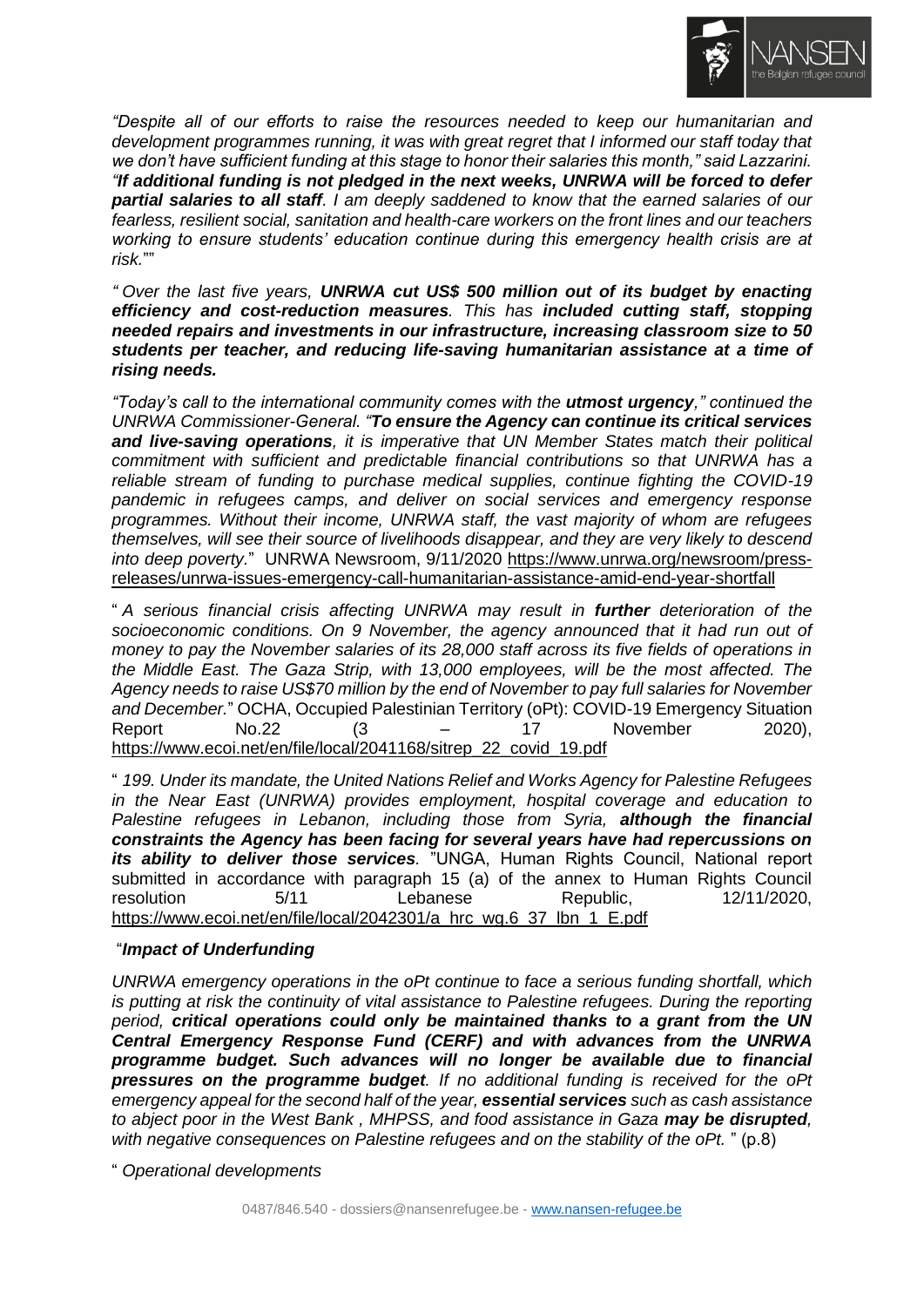

*Financial constraints remained a cause for concern for the implementation of UNRWA emergency operations in Gaza. As of 30 June 2020, the UNRWA oPt Emergency Appeal (EA) remained largely underfunded. Out of the US\$ 145 million requested for the Gaza portion of the oPt EA, US\$ 54 million had been received. In these challenging circumstances and in order to avoid a break in the delivery of lifesaving assistance, the Agency had to seek recourse to CERF for an emergency grant to cover one quarter of food commodities and distribution, and fill critical funding gaps in its emergency interventions through an advance from its progamme budget. Prioritized emergency interventions included supporting the food and nutritional needs of over one million vulnerable Palestine refugees, providing short-term employment opportunities to over 5,000 individuals and continuing psychosocial services* »

" *Food assistance remains one of the top priorities for UNRWA in Gaza, to address food insecurity amongst Palestine refugees and to support wider market stability. The restrictions imposed to prevent the spread of COVID-19 have exacerbated an already dire socio-economic situation, with increasing numbers of people struggling to meet their basic needs. Palestine refugees eligible for the emergency food assistance are identified through the Agency's Poverty Assessment Survey (PAS), conducted by UNRWA relief workers through home visits to each household. However, in the third quarter of 2019, UNRWA suspended the assessment for admission of new cases in light of the constrained funding environment. In 2020, UNRWA is reviewing its methodology for assessment, eligibility and prioritization, and monitoring of food assistance. Modifications to this intervention are being explored as appropriate to better respond to increased demand and ensure that the most vulnerable Palestine refugees continue to receive the necessary support to meet their vital needs. UNRWA aims to introduce these changes as part of the 2021 Emergency Appeal, with the possibility of launching a pilot in the last quarter of 2020. In the first half of 2020, UNRWA provided 1,043,173 refugees (519,277 female and 523,896 male) with in-kind food assistance under the oPt EA. 606,037 Palestine refugees (117,560 families) living below the abjectpoverty line received a food basket that covers 80 per cent of a person's daily caloric requirement, while 437,136 Palestine refugees (92,198 families), who live between the abject poverty line and the absolute poverty line, received food assistance covering 43 per cent of their daily caloric needs.⁹ The food aid caseload included 16,399 female headed households, 42,392 persons with disabilities, and 45,140 people above the age of 60.* " (p.13) UNRWA, oPt emergency appeal progress report for the reporting period 01 January – 30 June 2020,

[https://reliefweb.int/sites/reliefweb.int/files/resources/opt\\_ea\\_progress\\_report\\_2020\\_final\\_4.](https://reliefweb.int/sites/reliefweb.int/files/resources/opt_ea_progress_report_2020_final_4.pdf) [pdf](https://reliefweb.int/sites/reliefweb.int/files/resources/opt_ea_progress_report_2020_final_4.pdf)

*"UNRWA has sacked 17 teachers from its schools in the Palestinian refugee camps in Lebanon, Safa news agency reported yesterday. According to the human rights group, Shahed, UNRWA claimed that the teachers were surplus to necessity. Shahed said that UNRWA had increased the number of classes each teacher had to cover in its schools and increased the number of students in them to over 50. The rights group said that the UNRWA was also forcing teachers to teach subjects which were not their areas of*  **expertise or qualification**. This has meant fewer teachers are needed but that **education** *standards are dropping in the refugee camps.*" Middle East Monitor, UNRWA fires 17 teachers from its schools in Lebanon, 9 januari 2020, beschikbaar op https://www.middleeastmonitor.com/20200109-unrwa-fires-17-teachers-from-its-schools-inlebanon/

## **2. Rechtspraak**

NANSEN vond twee interessante beslissingen terug van de rechter in Nieuw-Zeeland en Nederland met betrekking tot de effectiviteit van UNRWA-bijstand.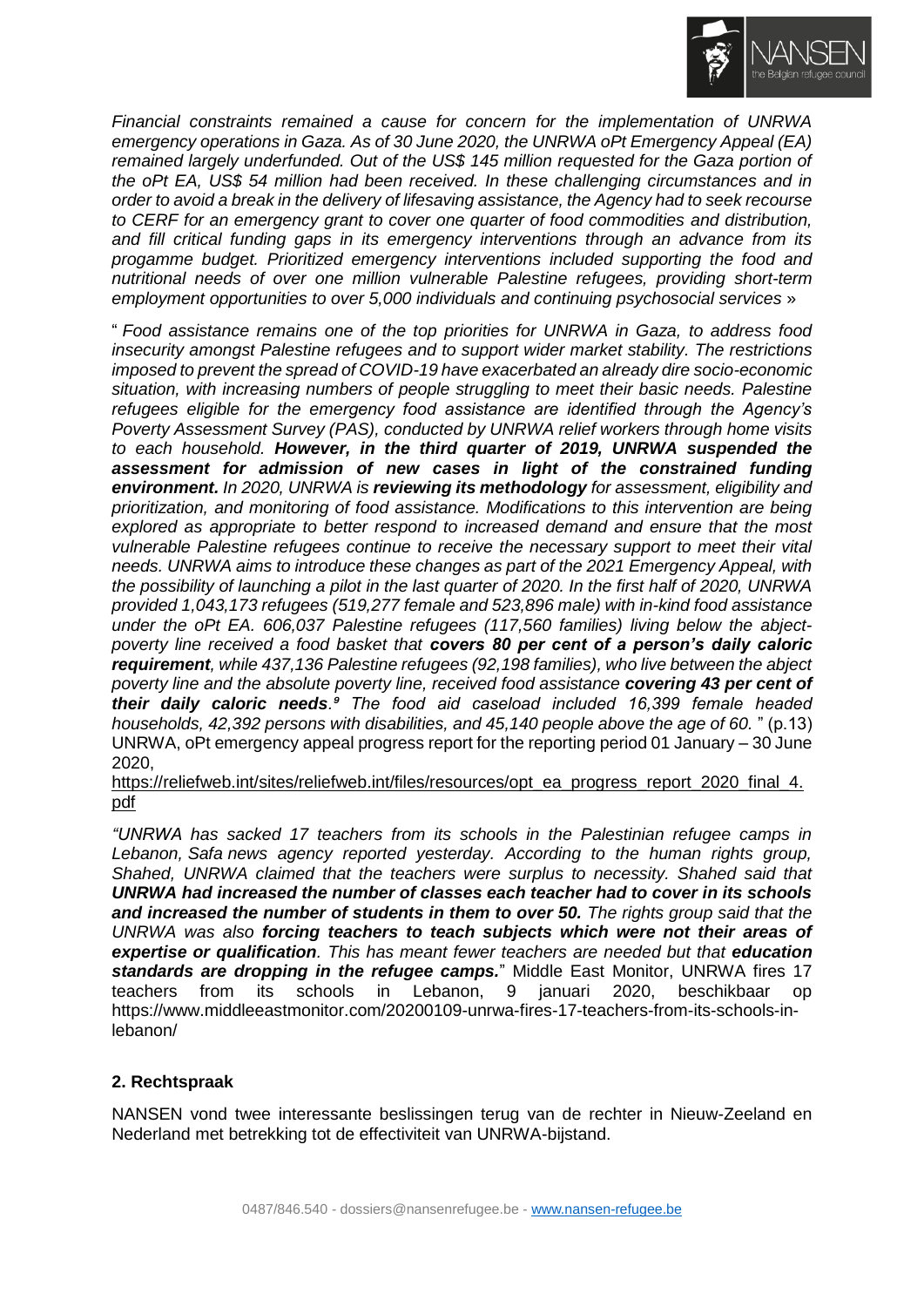

• E (Lebanon) [2019] NZIPT 801588, New Zealand: Immigration and Protection Tribunal, 28 May 2019, available at: https://www.refworld.org/cases,NZ\_IPT,5d7a3bb04.html

"UNRWA financial situation

[60] UNRWA is funded almost entirely from state and other voluntary donations. This has always been a matter of some concern in terms of the sustainability of its operations. However, **the funding of UNWRA has hit crisis point in recent years with the international humanitarian system being put under enormous strain by multiple humanitarian crises** requiring financial and operational burdens on reception states, UN agencies, state donors and non-government organisations.

[61] In the UNRWA Financial Report and Audited Financial Statements for 2017 (13 September 2018) at pp9–10, for the year ended 31 December 2017, the UNRWA auditors summarised the year's funding situation and financial outlook as follows (emphasis added):

"*UNRWA is primarily funded through voluntary contributions. In 2017, total contributions were \$1,207.44 million, of which voluntary contributions were \$1,156.45 million (96 per cent), and total expenses amounted to \$1,310.44 million* 

*…* 

*UNRWA continues to experience financial difficulties in carrying out its mandate of serving the Palestine refugees. In 2017, the Agency carried forward a programme budget cash deficit of \$49 million and has projected a further deficit of \$397 million for the year 2018. Therefore, the projected overall deficit for the year 2018 is \$446 million,*  including \$49 million from the previous year. The increase in deficit is a result of *suspended contributions amounting to \$400 million from one of the major donors in respect of the years 2017 and 2018. This situation threatens the Agency's ability to deliver its core mandate to Palestine refugees. While the Agency 16 continues with its effort to mobilize resources from various donors to curb the impact of the projected deficit, it also continues with the implementation of austerity measures aimed at substantially reducing non-core operations costs as a serving strategy.*"

[62] **Already at the point where expenses were outstripping income, the financial woes of UNWRA intensified further**. The **United States** had previously been the most generous and reliable donor to UNRWA operations; see UNRWA Resource Mobilization Strategy 2019– 2021 (2019) at [11]. However, in January 2018, the United States announced that it would **reduce** its annual contribution to UNRWA by USD300 million (almost a quarter of the operational funding budget of UNWRA), from USD360 million to USD60 million. As noted by the UNRWA CommissionerGeneral Pierre Krähenbühl, the result was that UNRWA was confronted with "an **existential crisis**"; see "Open letter from UNRWA Commissioner-General to Palestine Refugees and UNRWA Staff" (1 September 2018) at [www.unrwa.org.](http://www.unrwa.org/)

[63] **While some of the funding shortfall was mitigated** through a global, 'Dignity is Priceless' fundraising campaign, **UNRWA also had to implement reductions in its emergency interventions and service programme and suspend other programmes so as to keep critical services operational throughout the year**; see UNRWA Draft Annual Operational Report 2018 (April 2019) at p4.

Impact on PRL

[64] The available information indicates that there is little current prospect of UNRWA being able to provide a sustainable level of financial assistance to PRL individuals and families who cannot otherwise meet their basic needs.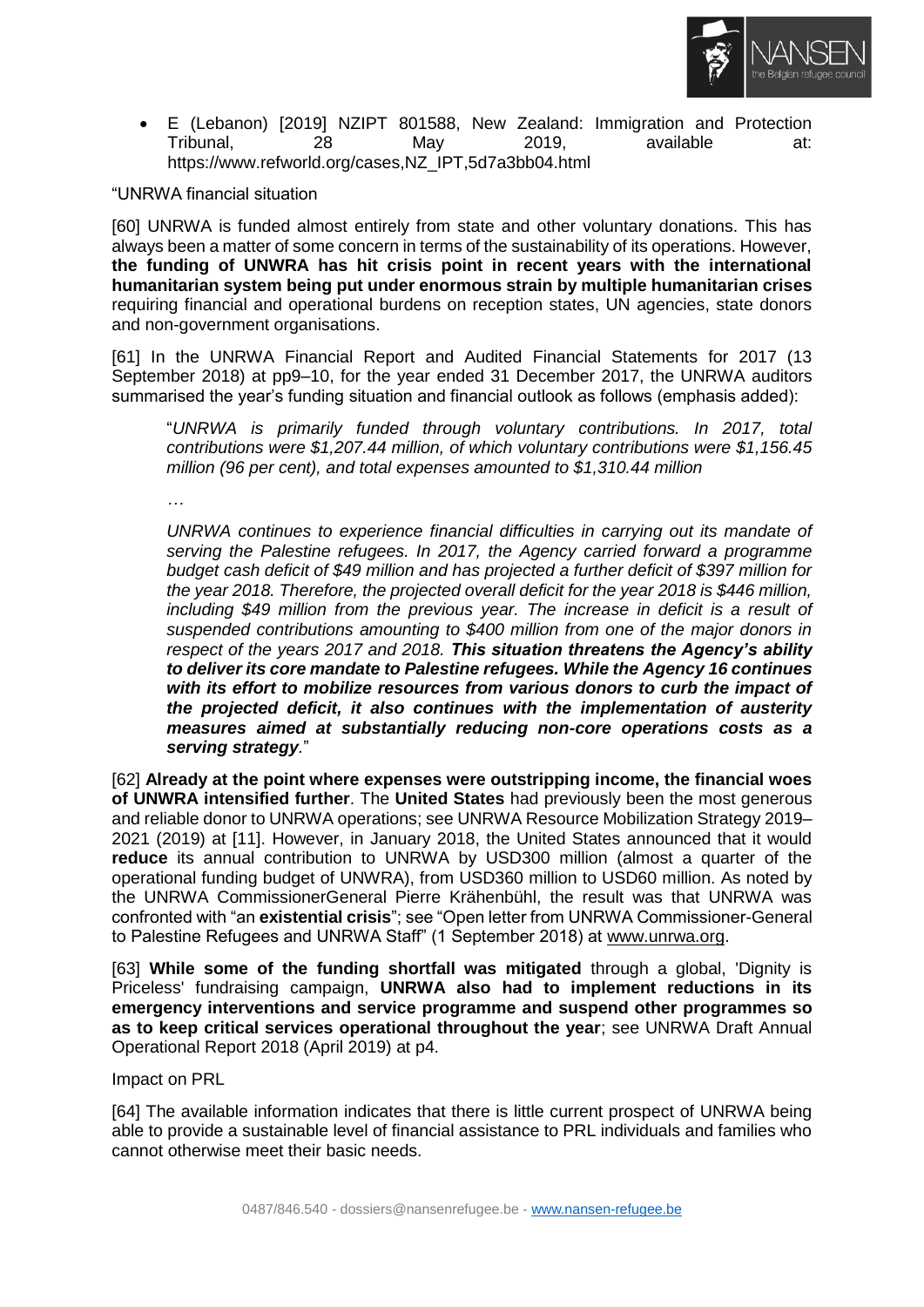

[65] UNRWA operates a **"Social Safety Net Programme" (SSNP**) in an effort to directly support those it categorises as being in "abject poverty". This comprises a cash **payment of \$10 per family member every three months.** That amount is **unlikely to provide even basic necessities** (see discussion of living costs below at [75]).

[66] **Moreover, in 2015, even before the funding withdrawal by the United States, there were already 6,500 PRL on the waiting list for SSNP payments**. These were people who were eligible for payments (that is, they were in abject poverty), but could not receive payments due to the UNRWA's financial constraints; see American University of Beirut & UNRWA Survey on the Socioeconomic Status of Palestine Refugees in Lebanon 2015 (2016) at p24. Given the country information cited herein as to the deteriorating financial situation in both Lebanon generally and 17 for UNRWA**, it is reasonable to conclude that the number of people who currently need the SSNP payments but cannot access them will have increased between 2015 and the current time.** 

[67] The opportunity for PRL to access other humanitarian aid is also limited. As noted in analysis by L Khoury "Palestinians in Lebanon: 'It's like living in a prison'" Al Jazeera (16 December 2017), the humanitarian aid available in Lebanon is often focused on the more recently arrived Syrian population:

"*Today, Palestinians are competing with nearly two million Syrian refugees in Lebanon for jobs and aid. 'The vast majority of international humanitarian aid coming into Lebanon is focused on the Syrian refugee crisis, which means we are overlooking the long-standing human rights violations that Palestinians have faced here for decades,' [a Human Rights Watch spokesperson] said. The United Nations Relief and Works Agency (UNRWA) deals with aid for Palestinians, while the UN High Commissioner for Refugees (UNHCR) covers Syrians - and the difference in the aid provided is stark. UNHCR gives 150,000 Syrians in Lebanon \$175 a month per family; UNRWA, however, can only give 61,000 Palestinians \$10 for each family member every three months, spokespersons told Al Jazeera. Both agencies say they target whoever is considered the most vulnerable*."

[81] **The country information before the Tribunal establishes that, at the present time, UNRWA is experiencing a dire funding shortfall such that it cannot fund any secondary or tertiary medical treatment for Palestine refugees. Even basic primary health services have been impacted by the funding crisis with replacement of medical personnel being delayed and services being cut. Nor does UNRWA have sufficient funds to provide financial or basic needs support, even for all of those who fall within the criteria of living in "abject poverty**".

[85] On that basis, the appellant will not be able to access, either privately or through **UNWRA, financial assistance sufficient to provide the necessities of life**, **nor any assistance to pay for his ongoing medication and, possibly, hospitalisation costs**. For the appellant, with his particular medical presentation, a lack of sufficient medical care may well result in significant cardiac issues or stroke.

[86] For the reasons given, **in particular the inability of UNRWA to guarantee access to even the most basic living allowance and adequate medical services**, the Tribunal finds that for the purpose of Article 1D(2), the **assistance of UNWRA to which the appellant is entitled has de facto ceased**. According to Article 1D(2), the appellant is therefore ipso facto entitled to the benefits of the Refugee Convention. "

• Rechtbank Den Haag , 24 augustus 2020, nr. NL20.6600, https://uitspraken.rechtspraak.nl/inziendocument?id=ECLI:NL:RBDHA:2020:7999

"7.3.**Uit verschillende openbare bronnen blijkt dat UNRWA (recent) financieel fors is gekort en niet meer in staat is de benodigde bescherming te bieden[.12](https://uitspraken.rechtspraak.nl/inziendocument?id=ECLI:NL:RBDHA:2020:7999#_6fb3b0b2-8c86-472b-9cbb-34b92c2635d0) Momenteel bestaat er bij de UNRWA een tekort van \$ 348 miljoen**.**[13](https://uitspraken.rechtspraak.nl/inziendocument?id=ECLI:NL:RBDHA:2020:7999#_ffd3bde1-b5ac-4d10-abff-c59b6b176ac9)**